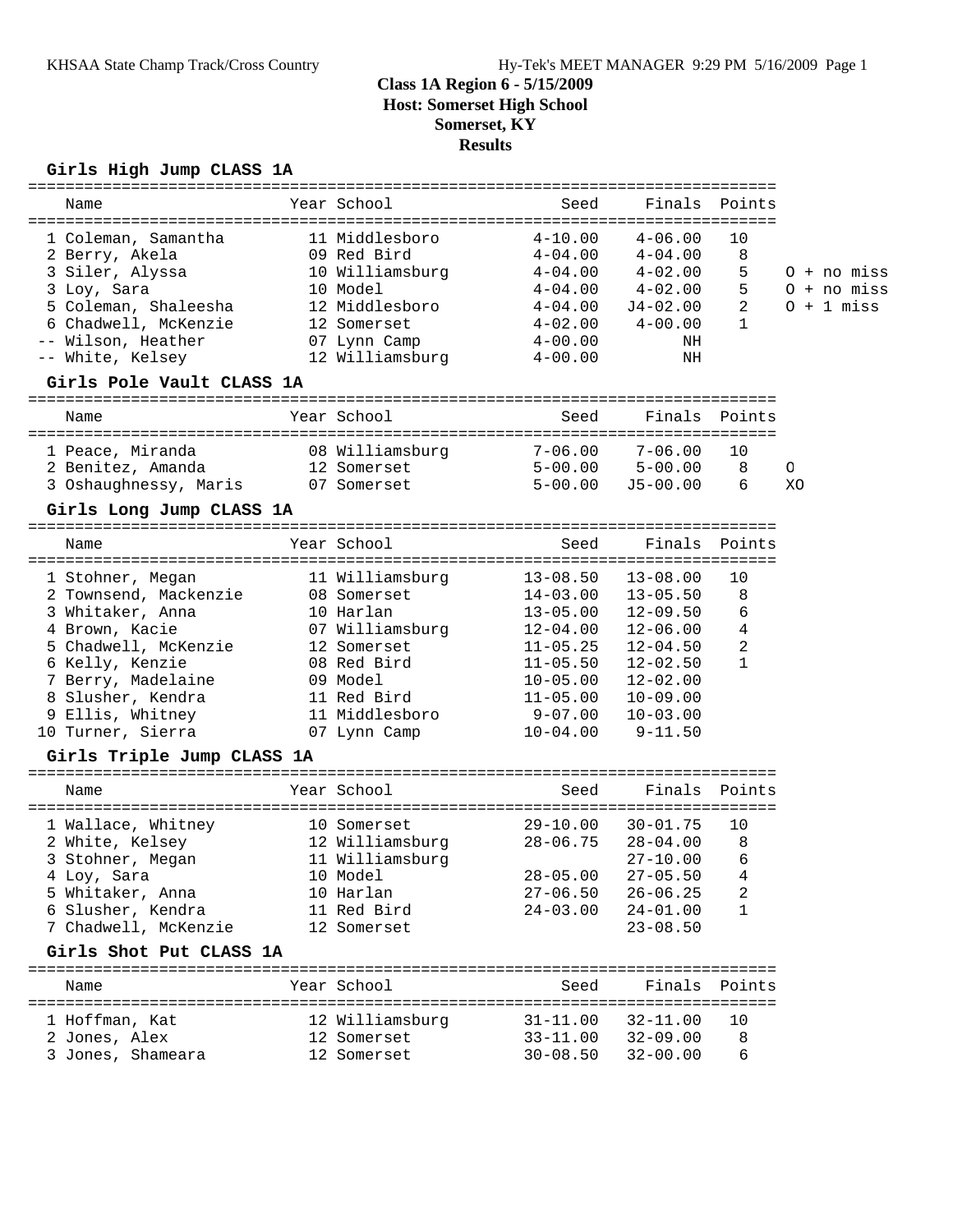#### **Class 1A Region 6 - 5/15/2009 Host: Somerset High School Somerset, KY Results**

# **....Girls Shot Put CLASS 1A**

| 4 Taylor, Chatman                     | 11 Pineville    | $27 - 00.00$ | $28 - 11.50$                                               | 4              |                       |
|---------------------------------------|-----------------|--------------|------------------------------------------------------------|----------------|-----------------------|
| 5 Harr, Paige                         | 09 Williamsburg | $23 - 09.50$ | $25 - 00.00$                                               | 2              |                       |
| 6 Asher, Morgan                       | 09 Red Bird     | $23 - 11.00$ | $24 - 10.00$                                               | $\mathbf{1}$   |                       |
| 7 Nantz, Emily                        | 09 Harlan       | 22-00.00     | $23 - 03.00$                                               |                |                       |
| 8 Kato, Hikaru                        | 10 Model        | $21 - 05.00$ | 22-05.50                                                   |                |                       |
| 9 Darnell, Aaron                      | 11 Lynn Camp    | $20 - 08.00$ | $19 - 07.50$                                               |                |                       |
| Girls Discus Throw CLASS 1A           |                 |              |                                                            |                |                       |
| Name                                  | Year School     | Seed         | Finals                                                     | Points         |                       |
|                                       |                 |              |                                                            |                |                       |
| 1 Hoffman, Kat                        | 12 Williamsburg | $96 - 03$    | $86 - 01$                                                  | 10             |                       |
| 2 Holts, Reaghan                      | 12 Somerset     | $64 - 10$    | $67 - 07$                                                  | 8              |                       |
| 3 Darnell, Aaron                      | 11 Lynn Camp    | $60 - 07$    | 66-07                                                      | 6              |                       |
| 4 Nantz, Emily                        | 09 Harlan       | 69-02        | 66-03                                                      | 4              |                       |
| 5 Jones, Alex                         | 12 Somerset     | $73 - 08$    | 63-02                                                      | 2              |                       |
| 6 Asher, Morgan                       | 09 Red Bird     | $60 - 08$    | $57 - 00$                                                  | $\mathbf{1}$   |                       |
| 7 Harr, Paige                         | 09 Williamsburg | $52 - 00$    | $55 - 04$                                                  |                |                       |
| 8 Kato, Hikaru                        | 10 Model        | $49 - 06$    | $51 - 10$                                                  |                |                       |
| 9 Layne, Misty                        | 09 Pineville    |              | $43 - 04$                                                  |                |                       |
| 10 Berry, Madelaine                   | 09 Model        | $52 - 10$    | $42 - 09$                                                  |                |                       |
| Boys High Jump CLASS 1A               |                 |              |                                                            |                |                       |
|                                       |                 |              |                                                            |                |                       |
| Name                                  | Year School     | Seed         | Finals Points                                              |                |                       |
| 1 Lowrie, Christopher 10 Williamsburg |                 | $5 - 04.00$  | $5 - 07.25$                                                | 10             |                       |
| 2 Collins, Jody                       | 10 Pineville    | $5 - 02.00$  | $5 - 04.00$                                                | 7              | $XO + 2 \text{ miss}$ |
| 2 Brittain, Barrett                   | 12 Pineville    |              |                                                            | 7              | $XO + 2 \text{miss}$  |
| 4 Howard, Jacob                       | 12 Williamsburg |              | $5-08.00$<br>$5-02.00$<br>$5-00.00$<br>$4-10.00$<br>$5-00$ | 4              |                       |
| 5 Megargel, Tyler                     | 08 Somerset     |              |                                                            | $\overline{a}$ | $\circ$               |
| 6 Bianchi, Vince                      | 09 Harlan       | $5 - 02.00$  | $J4-10.00$                                                 | $\mathbf{1}$   | XO                    |
| 7 Frazier, Tyler                      | 12 Harlan       | $4 - 10.00$  | $4 - 08.00$                                                |                |                       |
| Boys Pole Vault CLASS 1A              |                 |              |                                                            |                |                       |
|                                       |                 |              |                                                            |                |                       |
| Name                                  | Year School     | Seed         | Finals Points                                              |                |                       |
| 1 Fleenor, Cory                       | 11 Williamsburg | $11 - 00.00$ | 10-06.00                                                   | 10             |                       |
| 2 Lowrie, Christopher 10 Williamsburg |                 |              | $10-00.00$ $9-06.00$                                       | 8              |                       |
| 3 Baker, Johnathan                    | 08 Somerset     | 7-00.00      | $7 - 06.00$                                                | 6              |                       |
| Boys Long Jump CLASS 1A               |                 |              |                                                            |                |                       |
| Name                                  | Year School     | Seed         | Finals                                                     | Points         |                       |
|                                       |                 |              |                                                            |                |                       |
| 1 Surber, Raymond                     | 12 Williamsburg | $18 - 08.00$ | $19 - 03.00$                                               | 10             |                       |
| 2 Arnwine, Josh                       | 10 Model        | $16 - 06.00$ | $19 - 00.00$                                               | 8              |                       |
| 3 Fleenor, Cory                       | 11 Williamsburg | $17 - 04.50$ | $18 - 06.00$                                               | 6              |                       |
| 4 Peyton, Derek                       | 11 Monticello   | $17 - 08.00$ | $17 - 09.50$                                               | 4              |                       |
| 5 Hampton, Eric                       | 10 Harlan       | $17 - 03.00$ | $17 - 09.00$                                               | $\overline{c}$ |                       |
| 6 Megargel, Tyler                     | 08 Somerset     | $17 - 11.50$ | $17 - 07.00$                                               | 1              | 2nd jump 17'5"        |
| 7 Brittain, Barrett                   | 12 Pineville    | $17 - 05.00$ | J17-07.00                                                  |                | 2nd jump 16'9"        |
| 8 Talley, Michael                     | 12 Pineville    | $16 - 08.00$ | $16 - 08.00$                                               |                |                       |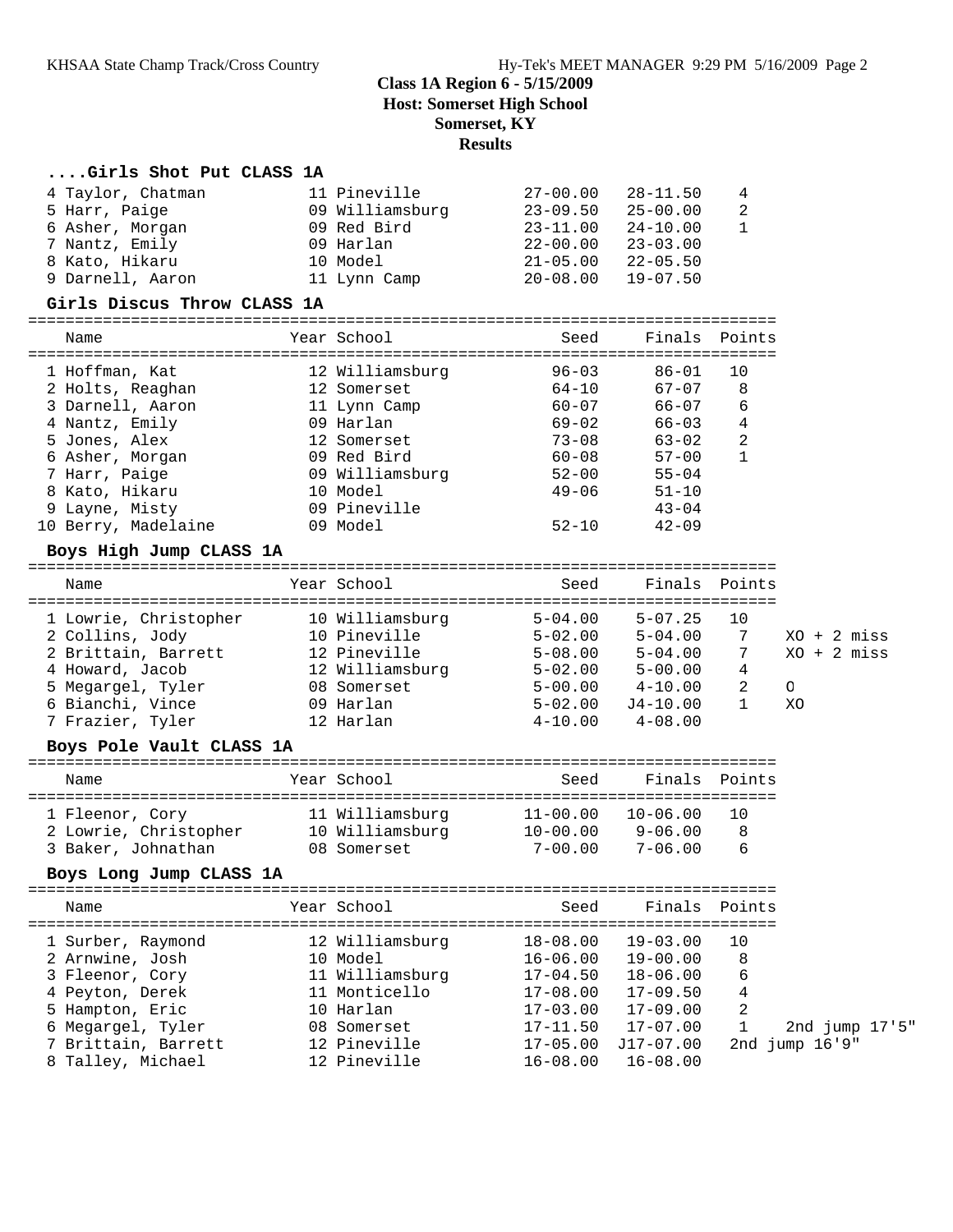# **Class 1A Region 6 - 5/15/2009**

**Host: Somerset High School**

### **Somerset, KY**

**Results**

| Boys Long Jump CLASS 1A                                                            |                                                     |                           |                           |              |  |                |
|------------------------------------------------------------------------------------|-----------------------------------------------------|---------------------------|---------------------------|--------------|--|----------------|
| 9 Nantz, Trent                                                                     | 10 Red Bird                                         | $14-09.00$ $16-02.00$     |                           |              |  |                |
| Boys Triple Jump CLASS 1A                                                          |                                                     |                           |                           |              |  |                |
| Name                                                                               | Year School                                         | Seed                      | Finals Points             |              |  |                |
| 1 Townsend, DJ                                                                     | 09 Somerset                                         |                           | $39 - 09.75$              | 10           |  |                |
| 2 Talley, Michael                                                                  | 12 Pineville                                        |                           | $38 - 07.25$              | 8            |  |                |
| 3 Lowrie, Christopher                                                              | 10 Williamsburg 36-06.00                            |                           | $35 - 10.00$              | 6            |  | 2nd jump 35'9. |
| 4 Brittain, Barrett                                                                | 12 Pineville                                        |                           | J35-10.00                 | 4            |  | 2nd jump 35'6. |
| 5 Jones, Jalen                                                                     | 08 Somerset                                         | $34-00.00$ $34-10.75$     |                           | 2            |  |                |
| 3 Jones, Janen<br>6 Faulkner, Bradley 10 Williamsburg<br>7 Arnwine, Caleb 08 Model |                                                     | $31 - 04.00$ $32 - 09.50$ |                           | $\mathbf{1}$ |  |                |
|                                                                                    |                                                     |                           | $34-00.00$ $28-06.50$     |              |  |                |
| Boys Shot Put CLASS 1A                                                             |                                                     |                           |                           |              |  |                |
| Name                                                                               | Year School                                         | Seed                      | Finals Points             |              |  |                |
| 1 Rollins, Tyler 12 Williamsburg                                                   |                                                     |                           | $40 - 10.50$ $41 - 05.00$ | 10           |  |                |
| 2 Wagner, JD                                                                       | 12 Pineville 37-06.00 39-03.50                      |                           |                           | 8            |  |                |
| 3 Phelps, Michael 12 Somerset 37-05.50                                             |                                                     |                           | 38-04.00                  | 6            |  |                |
| 4 Johnson, Homer                                                                   | 12 Pineville                                        | $36 - 02.00$              | $35 - 10.50$              | 4            |  |                |
| 5 Disney, Brandon                                                                  | 11 Lynn Camp                                        | $31 - 09.00$ $35 - 00.50$ |                           | 2            |  |                |
| 6 Harris, Joey                                                                     | 10 Somerset                                         |                           | $33 - 02.50$ $33 - 03.50$ | 1            |  |                |
| 7 Wright, Christopher 10 Williamsburg 31-01.00 32-08.50                            |                                                     |                           |                           |              |  |                |
| 8 Keith, Tanner                                                                    | 10 Lynn Camp 28-09.00 29-10.00                      |                           |                           |              |  |                |
| 9 Nantz, Trent                                                                     | 10 Red Bird                                         |                           | $30 - 04.00$ $27 - 00.00$ |              |  |                |
| 10 Churchill, Steven 10 Red Bird                                                   |                                                     | 29-00.00                  | $25 - 07.00$              |              |  |                |
| Boys Discus Throw CLASS 1A                                                         |                                                     |                           |                           |              |  |                |
| Name                                                                               | Year School                                         | Seed                      | Finals                    | Points       |  |                |
| 1 Rollins, Tyler 12 Williamsburg                                                   |                                                     | $112 - 02$                | $105 - 03$                | 10           |  |                |
| 2 Wagner, JD                                                                       | 12 Pineville                                        |                           | $103 - 09$                | 8            |  |                |
| 3 Foister, Cody                                                                    | 11 Middlesboro                                      | $71 - 01$                 | $94 - 03$                 | 6            |  |                |
| 4 Phelps, Michael                                                                  | 12 Somerset                                         | $107 - 02$                | 92-10                     | 4            |  |                |
| 5 Williams, Joseph                                                                 | 12 Pineville                                        |                           | 88-06                     | 2            |  |                |
| 6 Harris, Joey                                                                     | 10 Somerset                                         | $92 - 04$                 | $87 - 09$                 | $\mathbf{1}$ |  |                |
| 7 Wright, Christopher                                                              | 10 Williamsburg                                     | $73 - 00$                 | $79 - 10$                 |              |  |                |
| 8 Churchill, Steven 10 Red Bird                                                    |                                                     | $72 - 06$                 | $65 - 05$                 |              |  |                |
| 9 Jack, Teddy                                                                      | 08 Red Bird                                         | 66-06                     | $63 - 04$                 |              |  |                |
| 10 Disney, Brandon                                                                 | 11 Lynn Camp                                        | $65 - 02$                 | $54 - 00$                 |              |  |                |
|                                                                                    | Women - CLASS 1A - Team Rankings - 18 Events Scored |                           |                           |              |  |                |
| 1) Model                                                                           | 152                                                 | 2) Williamsburg           |                           | 129          |  |                |
| 3) Somerset                                                                        | 104                                                 | 4) Pineville              |                           | 54           |  |                |
| 5) Harlan                                                                          | 48                                                  | 6) Middlesboro            |                           | 20           |  |                |
| 7) Lynn Camp                                                                       | 14                                                  | 8) Monticello             |                           | 13           |  |                |
| 9) Red Bird                                                                        | 12                                                  |                           |                           |              |  |                |